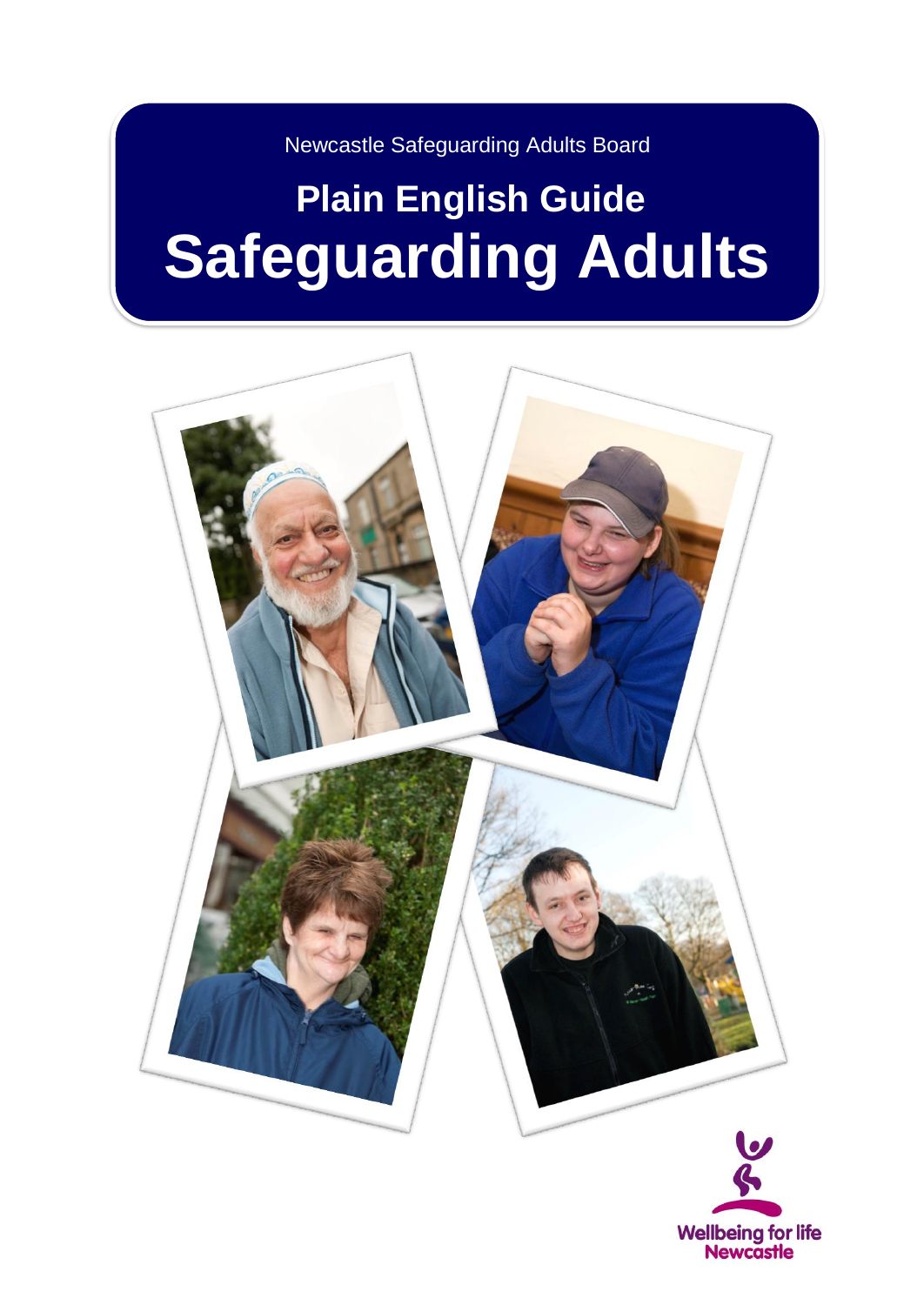This guide was produced by the Newcastle Safeguarding Adults Unit.

A lot of people and groups helped us to make this guide.

We would like to thank everyone that helped us.

Thank you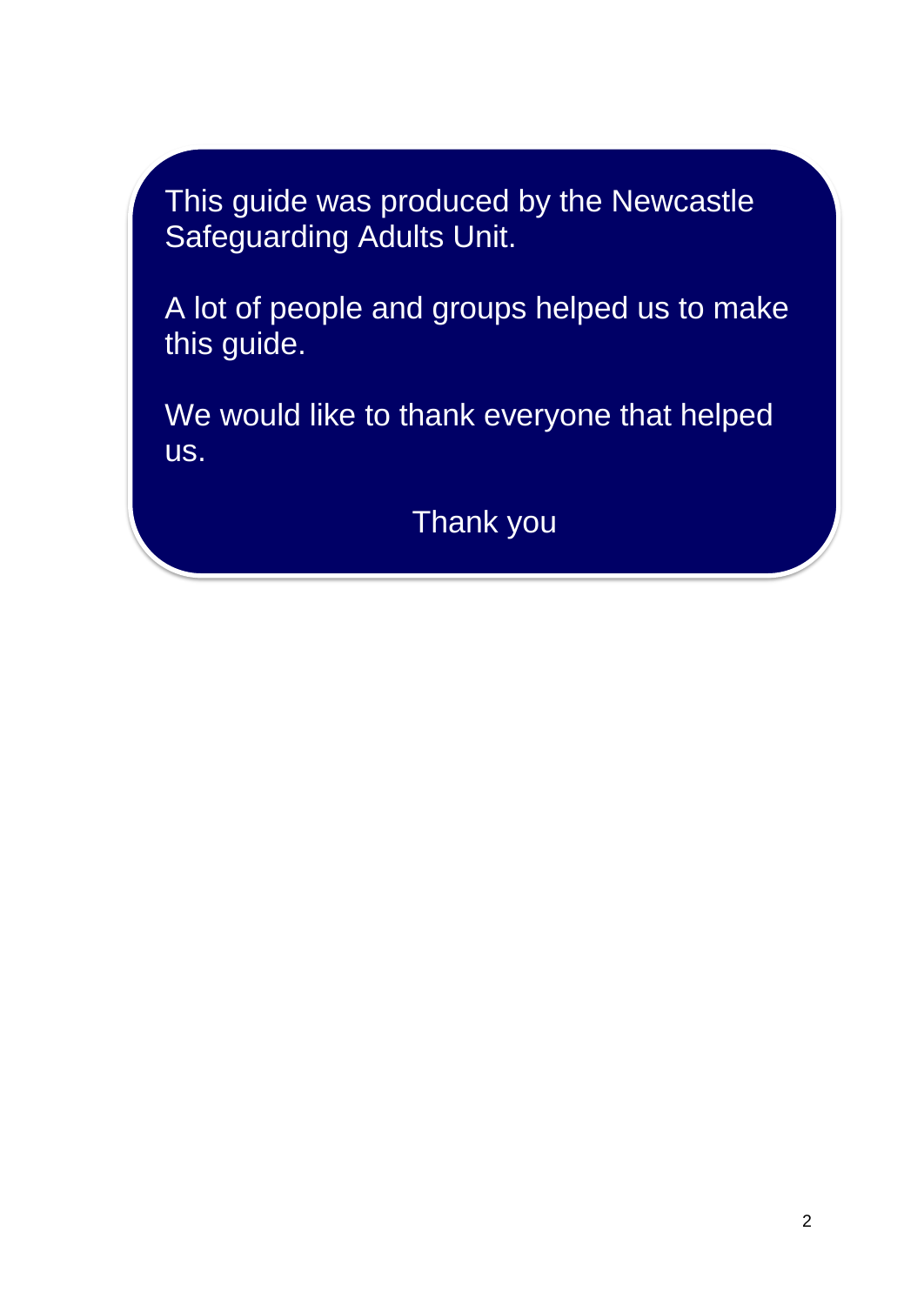# **Introduction**

#### **What is this guide about?**

This guide has been written by the Newcastle Safeguarding Adults Board to help explain safeguarding adults.

The Newcastle Safeguarding Adults Board is a group made up of lots of different people who represent organisations in Newcastle. These are organisations such as the council, the police and health services.

It is the responsibility of the Newcastle Safeguarding Adults Board to make sure adults in Newcastle are protected from abuse and neglect. They write policies and procedures that say what professionals must do when there is a concern about the abuse of an **adult at risk.**

When abuse or neglect has happened, organisations work together to stop the abuse happening and protect people from further harm.

This guide is to help people understand what happens when someone tells us that they are worried about someone being abused.

There is also an easy-read version of this guide. This has lots of pictures and easy words to explain safeguarding adults. If you would like a copy of the easy-read guide, please contact:

#### **Newcastle Safeguarding Adults Unit**

Telephone: 0191 278 8156 Fax: 0191 278 8102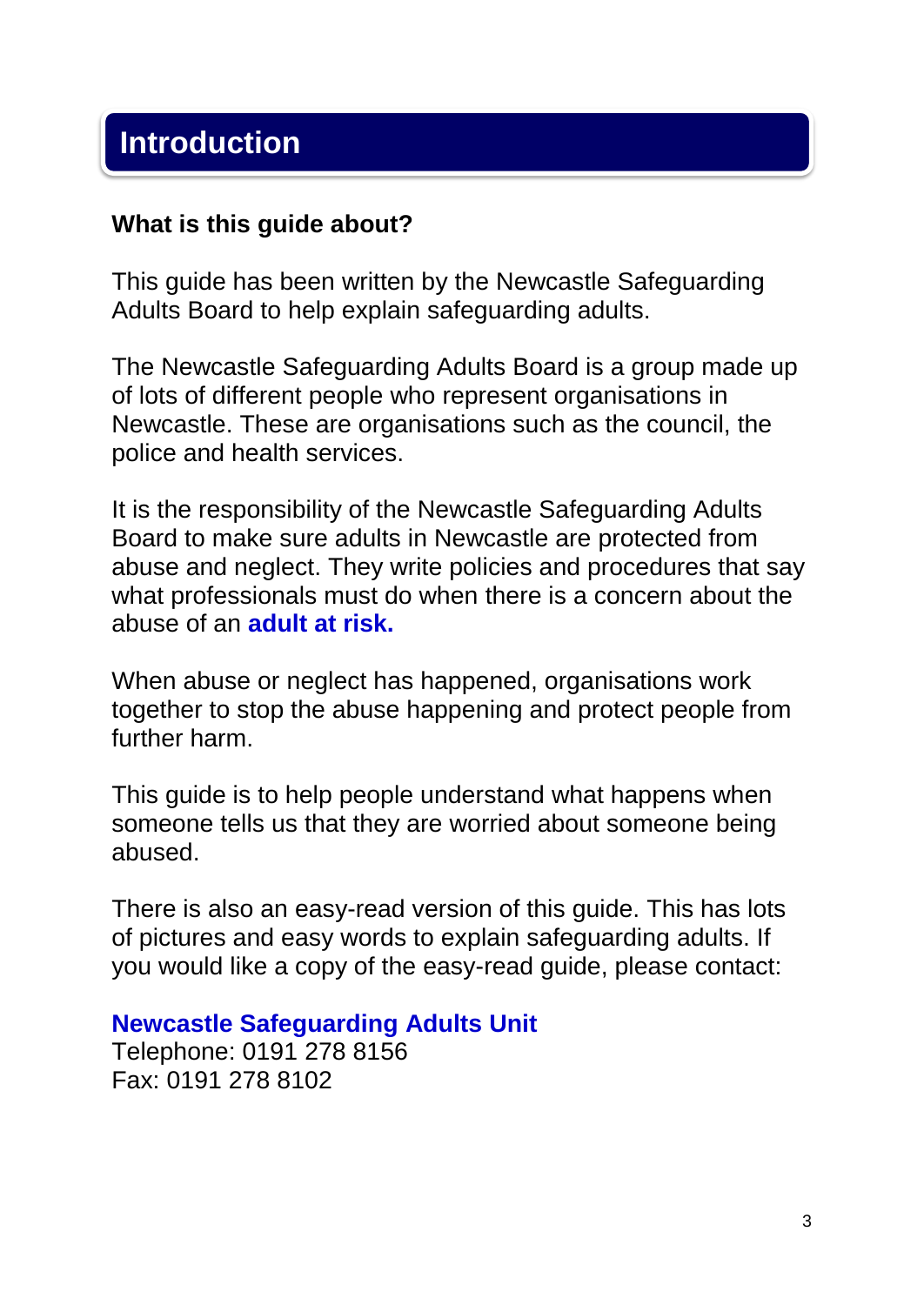# **Contents**

| <b>Chapter 1</b> |                                               |  |
|------------------|-----------------------------------------------|--|
| Page 5           | What does safeguarding adults mean?           |  |
| Page 5           | Who is an adult at risk?                      |  |
| Page 5           | What is abuse?                                |  |
| Page 7           | Tell someone.                                 |  |
| Page 8           | What if I don't want anything to happen?      |  |
| Page 9           | What is a safeguarding adults referral?       |  |
| <b>Chapter 2</b> |                                               |  |
| Page 10          | What happens someone tells Adult Social Care  |  |
|                  | about abuse or neglect?                       |  |
| Page 13          | Safeguarding adults meetings.                 |  |
| Page 14          | Your involvement in the safeguarding adults   |  |
|                  | enquiry.                                      |  |
| Page 15          | Privacy.                                      |  |
| Page 16          | What to do if you are not happy with what has |  |
|                  | happened.                                     |  |
| <b>Chapter 3</b> |                                               |  |
| Page 17          | Information for you.                          |  |
| Page 19          | To report abuse.                              |  |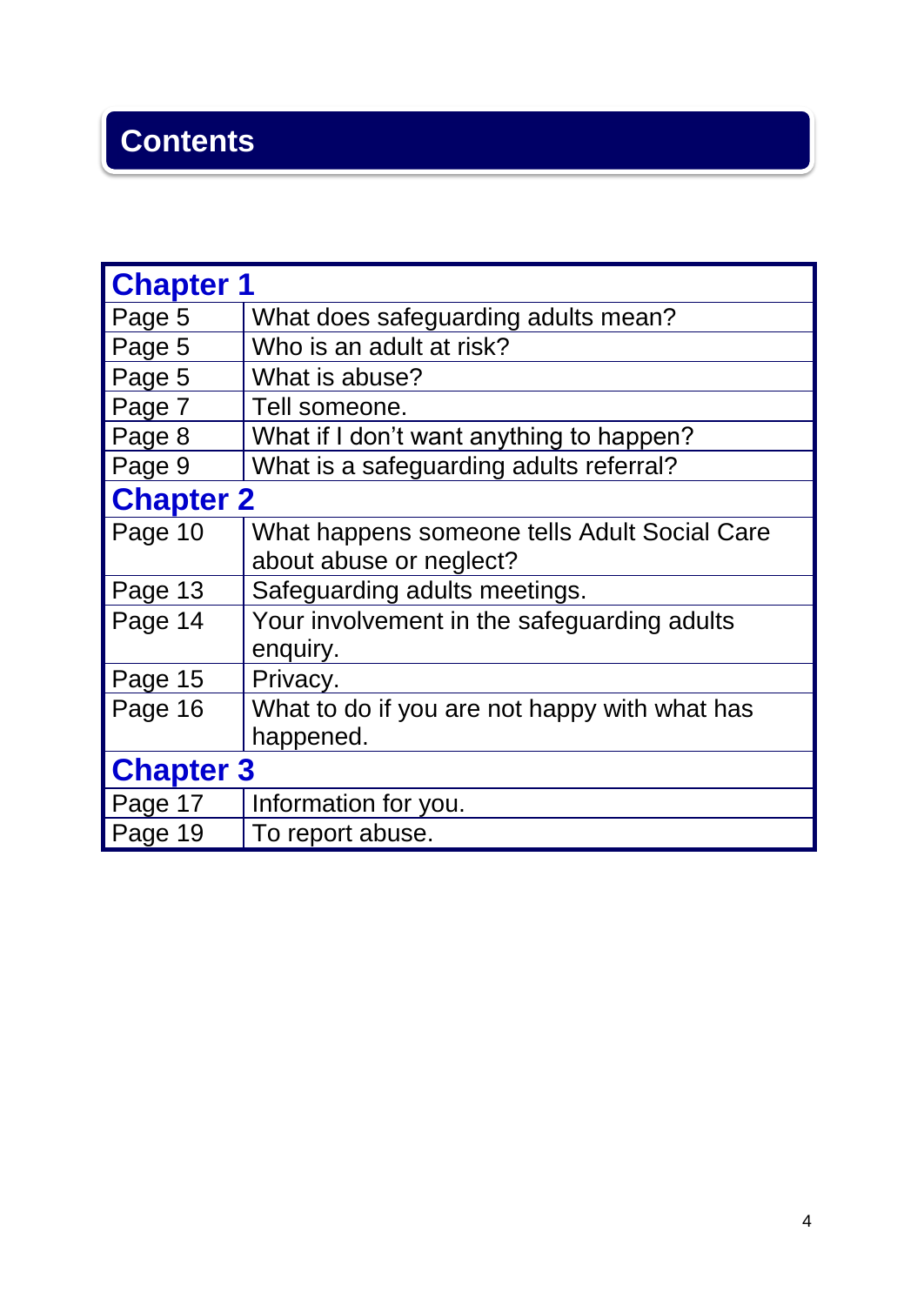# **What does safeguarding adults mean?**

Safeguarding adults means working together to stop abuse happening and prevent it happening in the future. Everyone has a right to live in safety, free from abuse and neglect.

#### **Who is an "adult at risk?**

- $\checkmark$  Someone who is aged 18 or over; and
- $\checkmark$  Someone who has care and support needs; and
- $\checkmark$  Someone who is experiencing, or is at risk of, abuse or neglect; and
- $\checkmark$  Someone who is unable to protect themselves from harm.

A person may be more or less at risk at different times in their life.

#### **What is abuse?**

- $\checkmark$  Abuse is an action or a lack of action that causes harm to a person.
- $\checkmark$  Abuse can happen once or many times.
- $\checkmark$  Abuse can be an accident or it can be on purpose.
- $\checkmark$  Abuse can be a crime, but it is not always.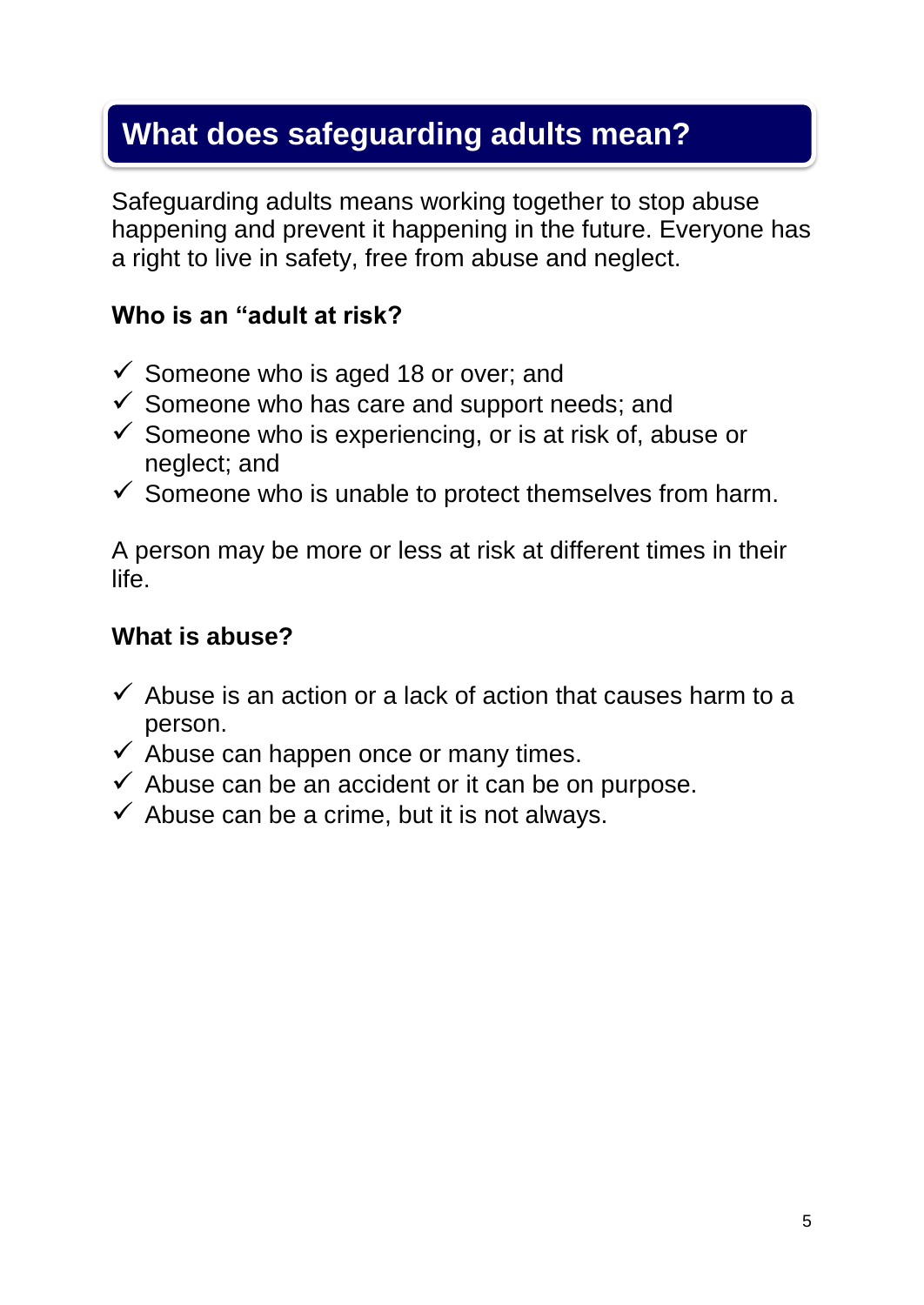Abuse can happen in different ways:

| <b>Physical</b>             | Any act that causes physical harm or injury to a<br>person.                                                                                                                  |
|-----------------------------|------------------------------------------------------------------------------------------------------------------------------------------------------------------------------|
| <b>Emotional</b>            | Any act that causes emotional harm to a<br>person.                                                                                                                           |
| <b>Sexual</b>               | Forcing, enticing or exploiting a person to take<br>part in sexual activities which they could not, or<br>did not, agree to.                                                 |
| <b>Neglect</b>              | A failure to meet a person's emotional, health or<br>care needs.                                                                                                             |
| Self-neglect                | A person not being able to look after them self<br>or their home which puts their health, wellbeing<br>or safety at risk.                                                    |
| <b>Financial</b>            | Stealing a person's money or property. Using a<br>person's money or property without their<br>agreement.                                                                     |
| <b>Discriminatory</b>       | Any form of abuse that is done because of a<br>person's race, religion, culture, age, disability,<br>gender or sexual orientation.                                           |
| Organisational              | Abuse or neglect that is perpetrated by an<br>organisation providing a service to adults at risk.                                                                            |
| <b>Domestic</b><br>violence | Abuse that happens between family members<br>or people who live in the same house. This<br>includes forced marriage, honour based<br>violence and female genital mutilation. |
| <b>Modern Slavery</b>       | A person being forced to work for no money.                                                                                                                                  |
| Radicalisation              | The process of a person being influenced or<br>coerced into supporting violent extremism<br>including terrorism.                                                             |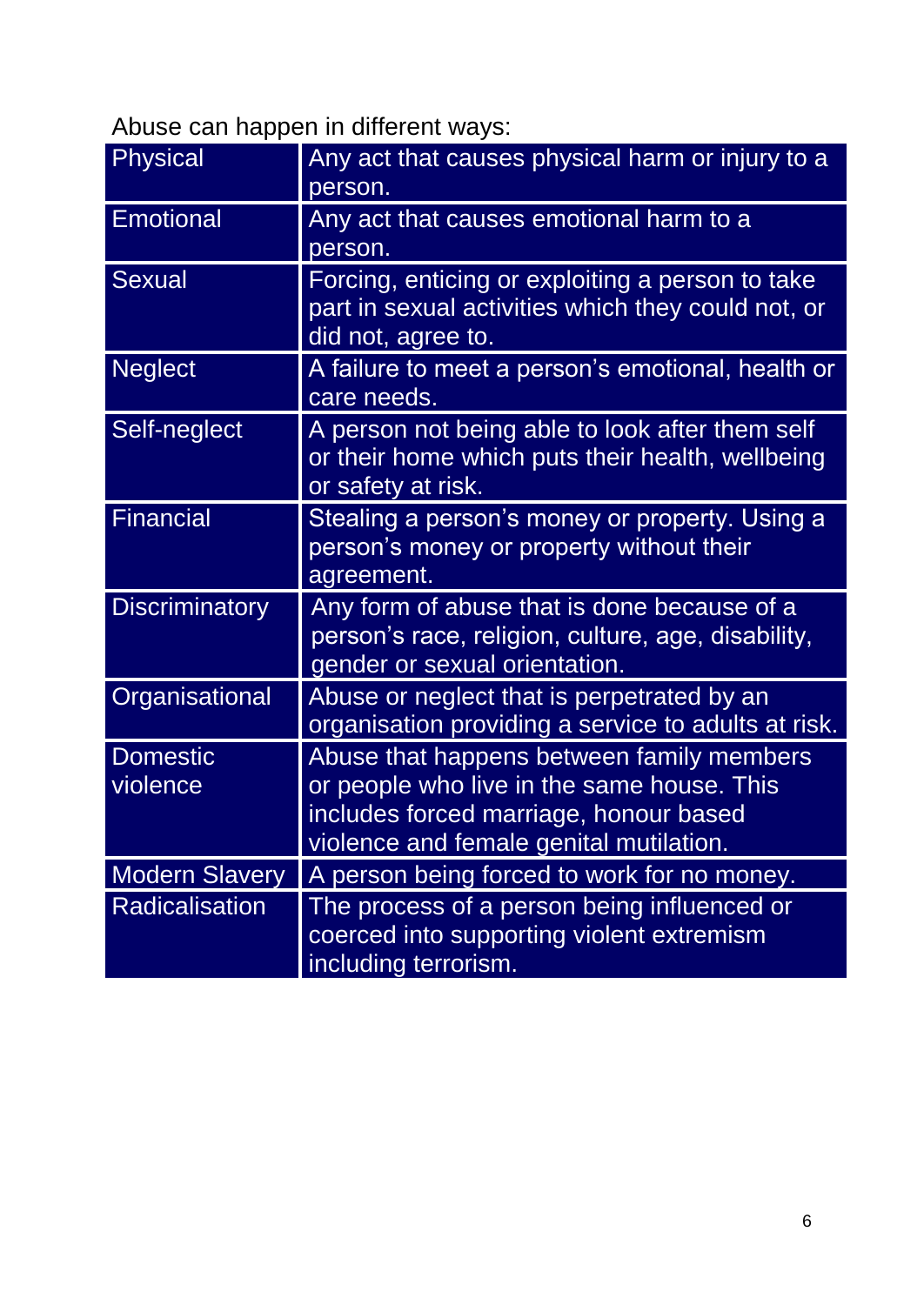# **Tell someone**

If you think that you, or somebody that you know, is being abused or neglected you should tell someone.

#### **You can tell someone you trust.**

This could be:

- $\checkmark$  A nurse.
- $\checkmark$  A social worker.
- $\checkmark$  A police officer.
- $\checkmark$  A doctor.
- $\checkmark$  A carer.
- $\checkmark$  An advocate.
- $\checkmark$  A family member or friend.

### **If you, or someone you know, is in immediate danger, you should dial 999.**

Once you have told someone you trust, they should ask you what you want to happen. They should ask you if you would like the concern to be shared with other people and organisations that may be able to stop the abuse or neglect.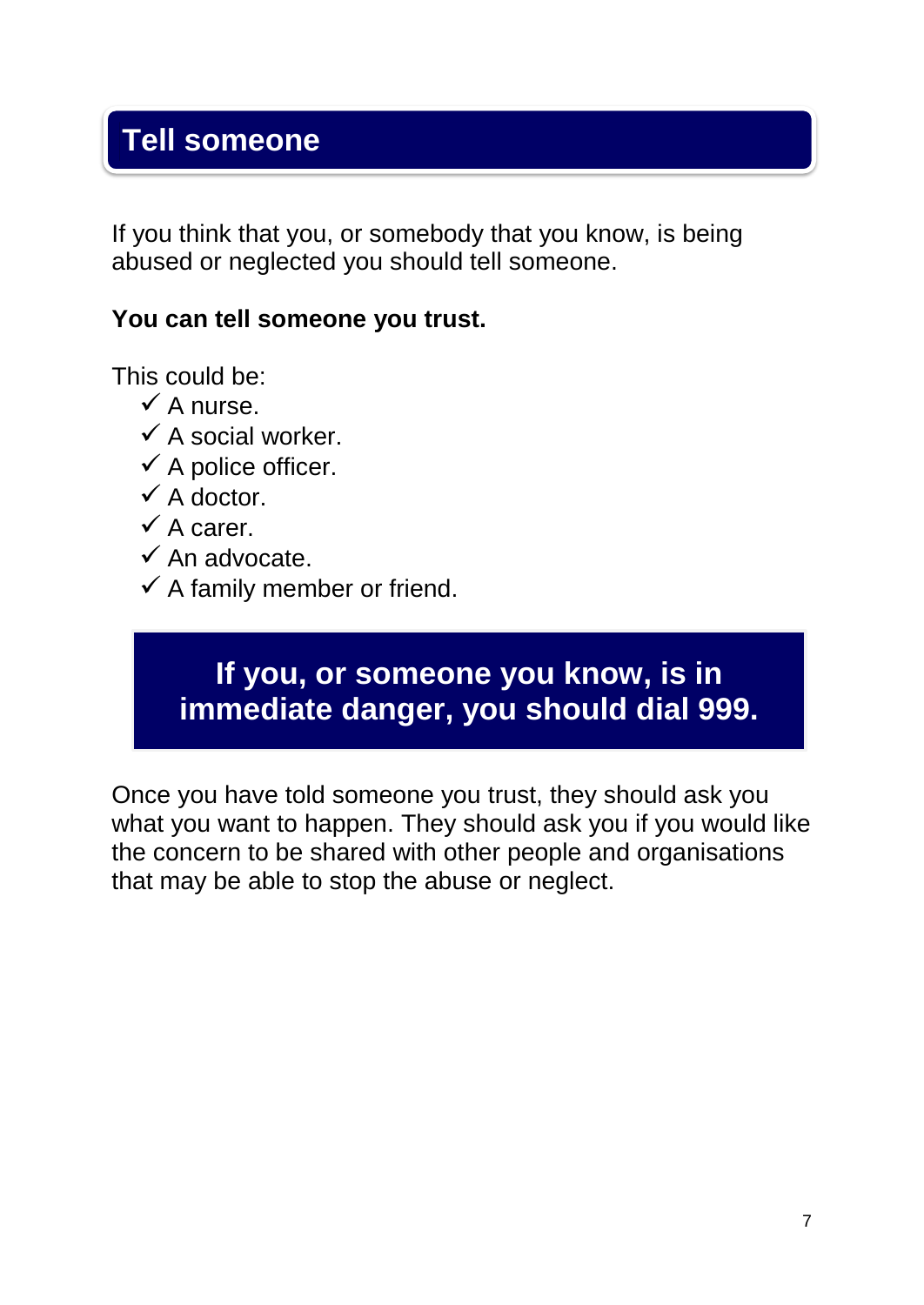# **What if I don't want anything to happen?**

If the abuse is happening to you, you have a right to say what you want to be done about it.

You have a right to say that you do not want information to be shared with other people.

You will always be asked what your views are and who you want to be involved.

# **But:** • Sometimes the abuse is too serious for people to do nothing. • Sometimes there are other people who may be in danger. • Sometimes professionals might be worried

someone is forcing you to make a decision against your will.

Professionals have a **duty of care** to protect you and other people from harm.

You will always be told why someone has gone against your wishes.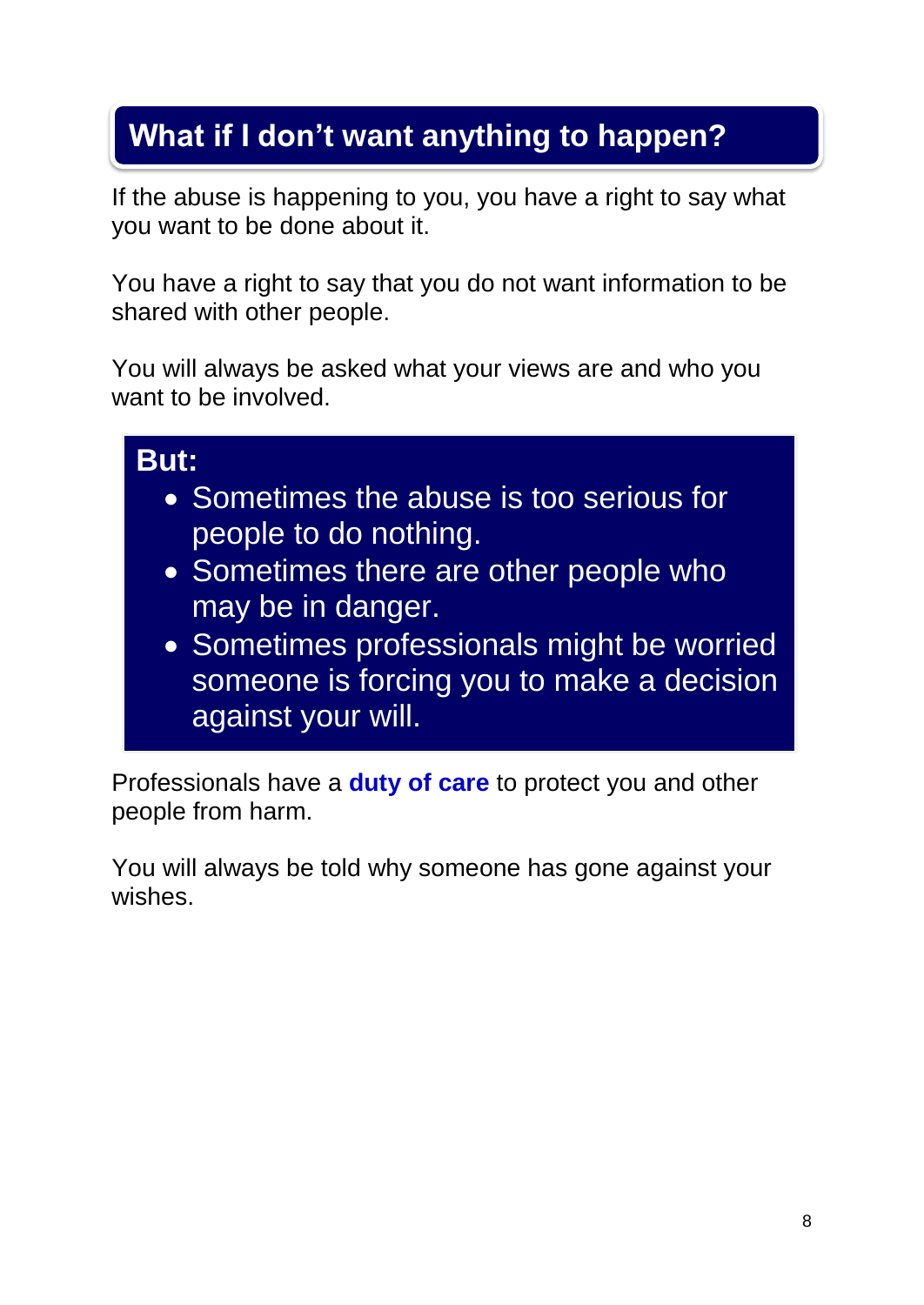# **What is a safeguarding adults referral?**

A **safeguarding adults referral** is when someone tells Adult Social Care that abuse is happening.

Anybody can make a safeguarding adults referral.

To make a safeguarding adults referral:

#### **Phone**

**Monday – Friday, 8am-5pm** 0191 278 8377 **Evenings and Weekends** 0191 278 7878

You can also tell us abuse is happening by: **Monday-Friday, 8am-5pm**

**Textphone:** 0191 278 8359 **Text/SMS:** 07968474891

#### **Sending a letter to:**

Community Health and Social Care Direct 2nd Floor, Allendale Road, Newcastle upon Tyne, NE6 2SZ

**Email:** scd@newcastle.gov.uk

**In person:** Adult Social Care Shieldfield Centre, 4-8 Clarence Walk, Shieldfield, Newcastle upon Tyne, NE2 1AL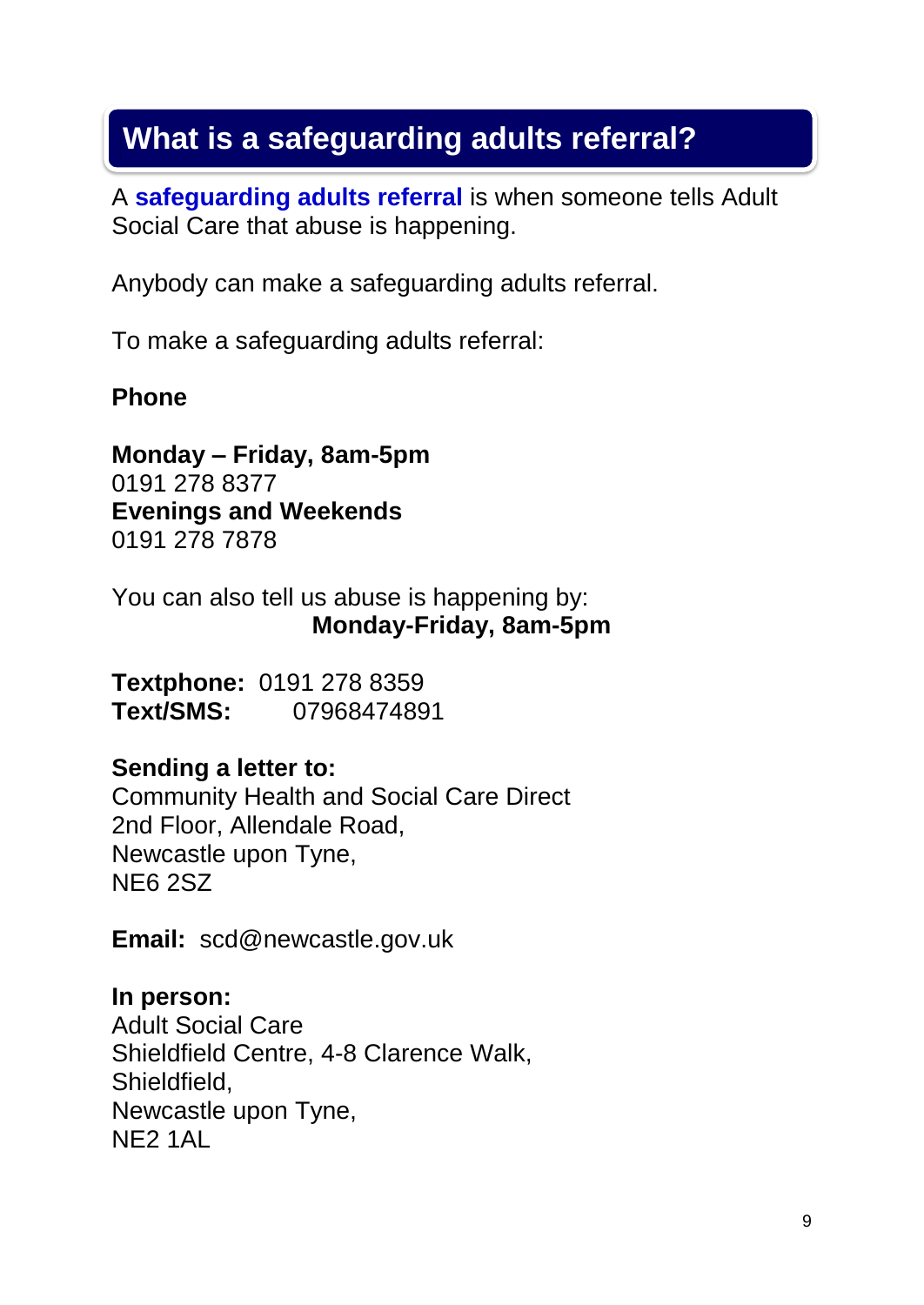# **What happens when someone tells Adult Social Care about abuse or neglect?**

When Adult Social Care receive a safeguarding adults referral they will have to start a **safeguarding adults enquiry.**

This means finding out more information about the concern and working with you to decide what to do to help you, or the person you are worried about.

#### **To help decide what to do, Adult Social Care will:**

- Talk to you about what has happened and offer you support;
- Talk to other people to find out what has happened;
- Take action to make sure that you and other people are safe.

Each safeguarding adults enquiry will be different and some will take a longer time than others. This is because some concerns are more difficult to deal with than others.

A safeguarding adults enquiry could range from a telephone conversation with you, through to a much more formal multiagency investigation.

Sometimes there will need to be meetings to discuss the concerns.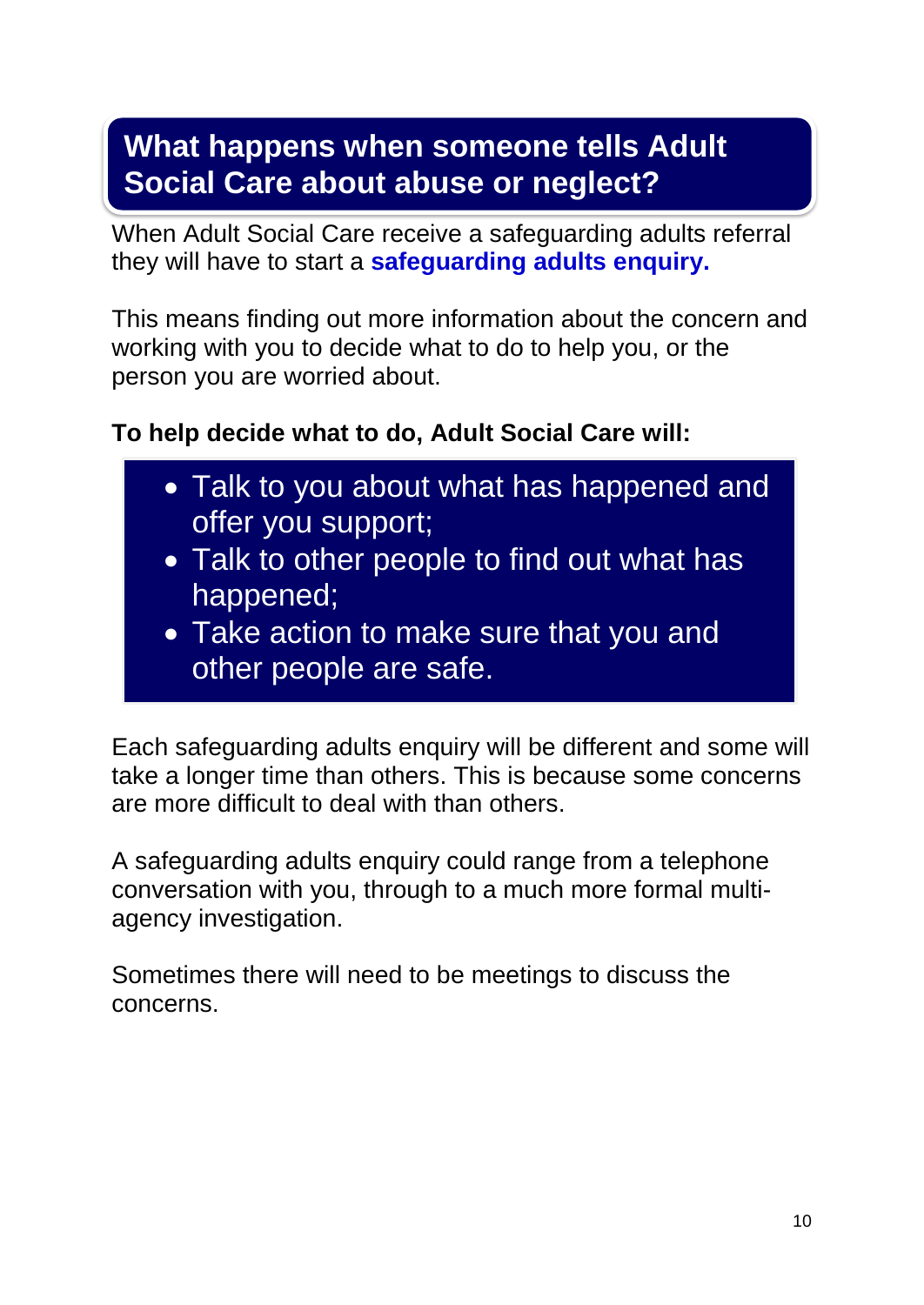# **Stage 1 Initial Enquiry**

#### **(up to three working days)**

A safeguarding adults referral is made to Adult Social Care and a decision made about how serious the concern is.



# **Stage 2**

# **Further Information Gathering**

#### **(Two working days after Stage 1)**

Further information is gathered about the concern and a decision made about whether an investigation or assessment is needed.



# **Stage 3 Strategy and Investigation**

#### **(One week after Stage 2)**

A meeting or discussion is held to decide who should do the investigation or assessment. Adult Social Care arrange the meeting or discussion. The best-placed agency or professional will carry out the investigation or assessment.



#### **Stage 4 Protection Plan and Review (one month after Stage 3)**

The findings from the investigation or assessment are shared. Arrangements will be made to check that the **safeguarding adults plan** is working. This stage may be repeated if it is felt you continue to be at risk.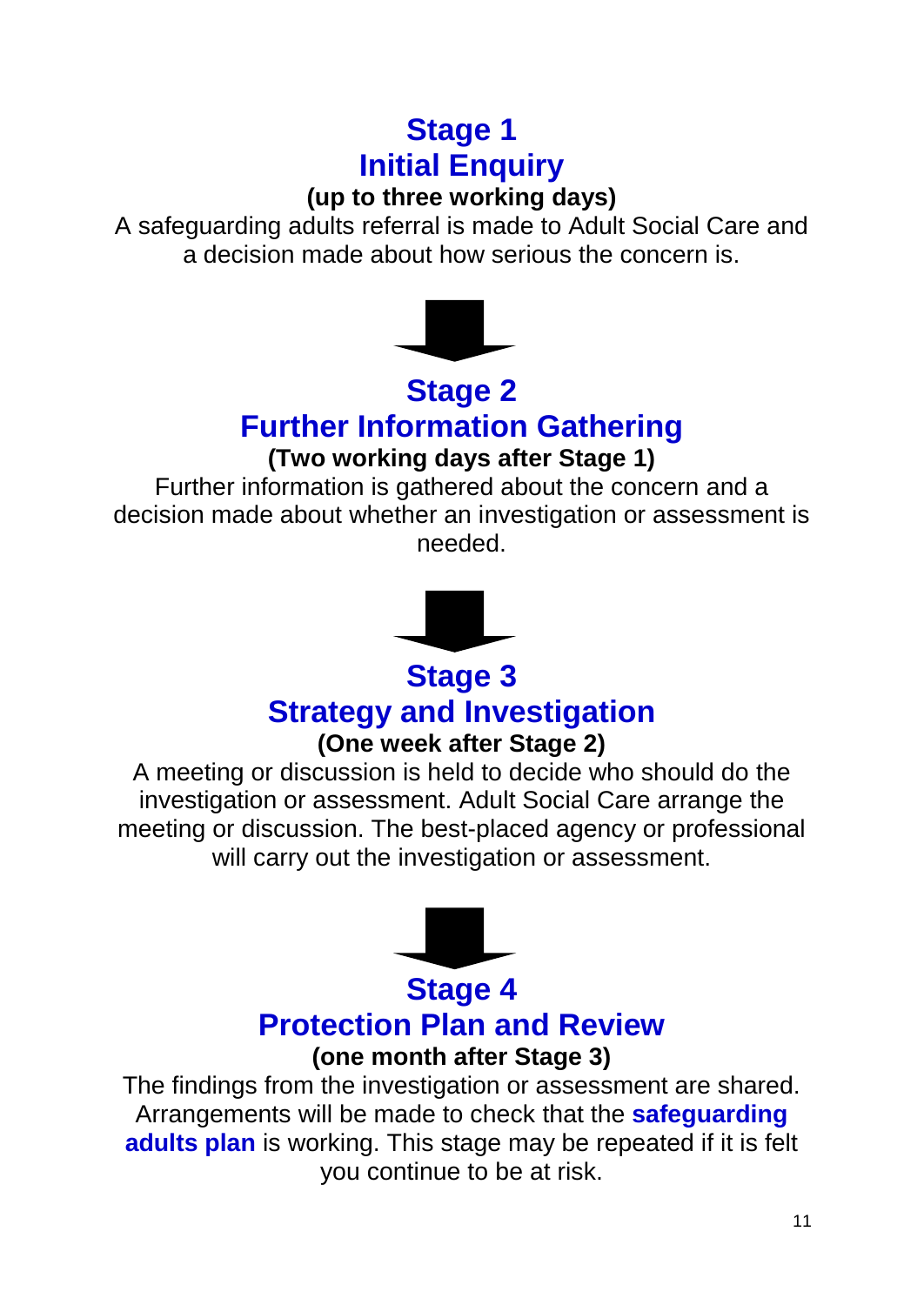#### **Remember:**

Action will be taken to keep you or other people safe as soon as professionals know about the abuse or neglect.

# **Ending the safeguarding adults enquiry**

The safeguarding adults enquiry could end at any of the stages. Whenever the safeguarding adults enquiry ends there will be an agreed plan in place to keep you safe. This is called a **safeguarding adults plan.** 

The safeguarding adults enquiry is likely to end if:

- It is agreed that you and others are safe; and
- Everything has been done that you have asked to be done.

The people involved in the safeguarding adults enquiry will ask you if you think there is anything else that can be done.

Everyone that has been involved will be told about what has been done and why it is safe to end the safeguarding adults enquiry.

Any longer term actions included in the safeguarding adults plan will become a part of your care or support plan.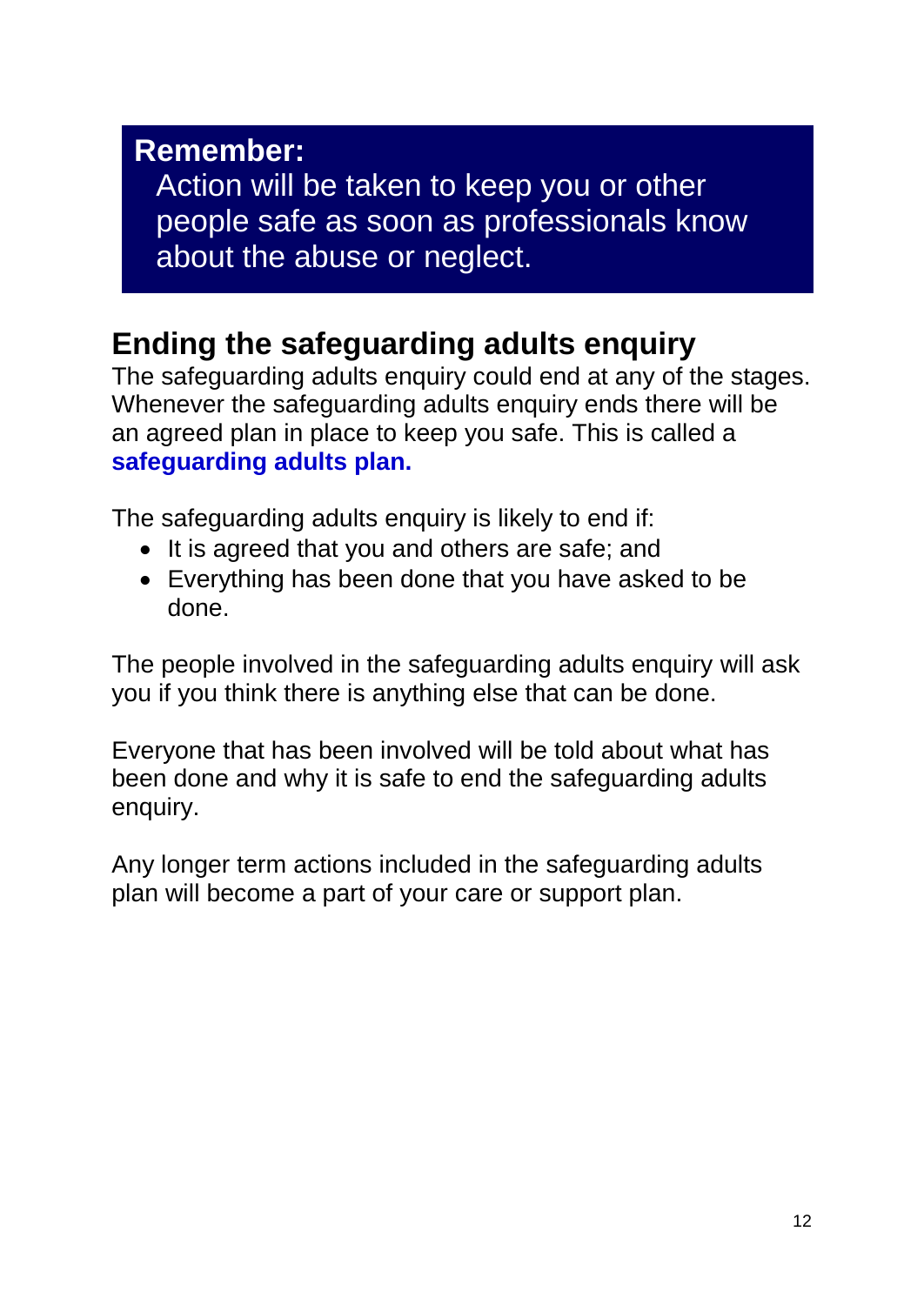# **Safeguarding adults meetings**

Safeguarding adults meetings will be held when it is felt the concern is serious or complicated.

#### **Who might be at the meetings:**

- People that know you.
- People who can help stop the abuse.

Every safeguarding adults meeting has an **independent chairperson**. They run the meeting and make sure everything that needs to be discussed, is discussed. They make sure that everyone can have their say.

You can talk to the chairperson before and after the meeting. They will explain what is going to happen at the meeting. They will answer any questions you might have about safeguarding adults. You can ask the chairperson to stop the meeting if you do not understand what is being said.

There will be an agenda which is the same for all safeguarding adults meetings.

Everyone at the meeting will listen to you:

- You can talk about what happened.
- You can say how you feel about it now.
- You can say what you want to happen next.

There will be someone taking minutes at the meeting. You will be sent a copy of the minutes and the safeguarding adults plan if you want them.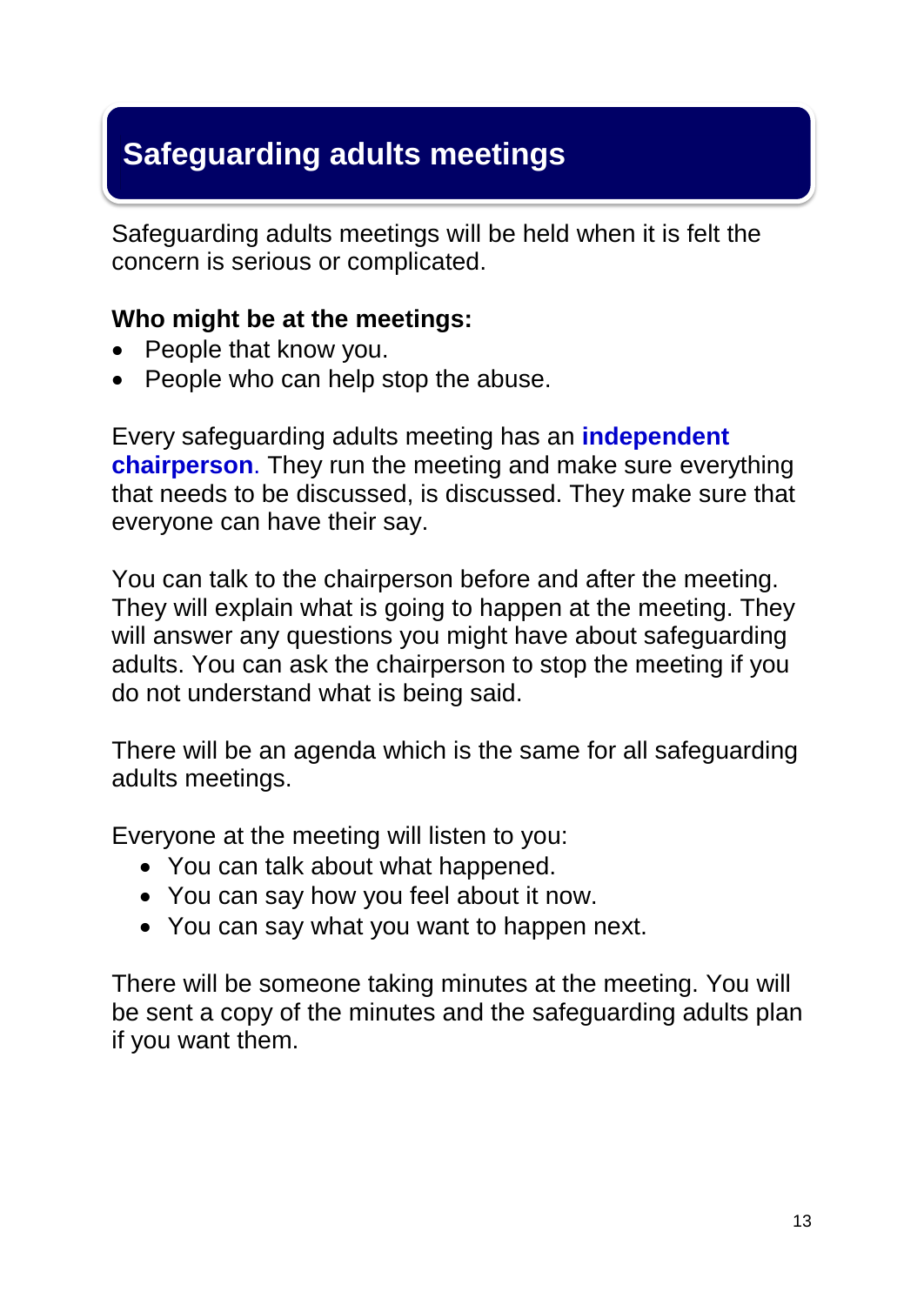### **Your involvement in the safeguarding adults enquiry**

Every safeguarding adults enquiry must involve you or someone that you would like to represent you.

You should be asked about your views and what you want to happen as soon as possible.

You should be invited to any meetings that are held. You can bring someone to support you at the meetings. You can also say who you want to be at the meetings. Your views will be respected as far as possible.

Professionals will help you to be involved in the safeguarding adults enquiry if you need it.

If you would find it very difficult to be involved, Adult Social Care have to find out if there is someone who could support you or represent you. This could be a family member, friend or advocate.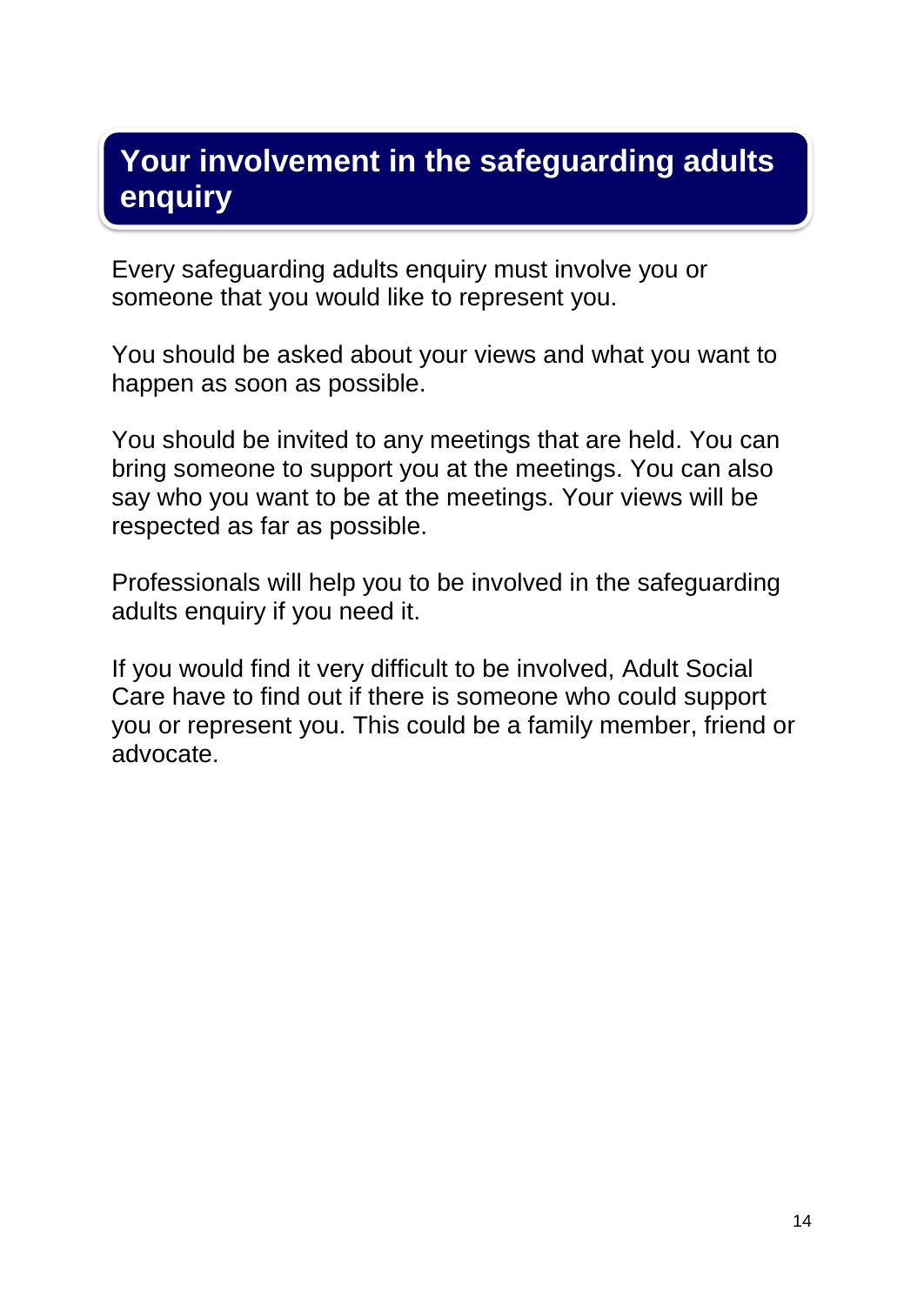# **Privacy**

Sometimes it might not be possible to invite you to a meeting. This might be because other people are being talked about and it might not be able to discuss their private information with you.

The other people would not be invited to the meeting either. They would not be told anything about you or the person you are representing.

It is important that information about you is kept private.

#### **If you are not invited:**

You will always be told what is being done to protect you.

You will always be asked what you think should be done to protect you.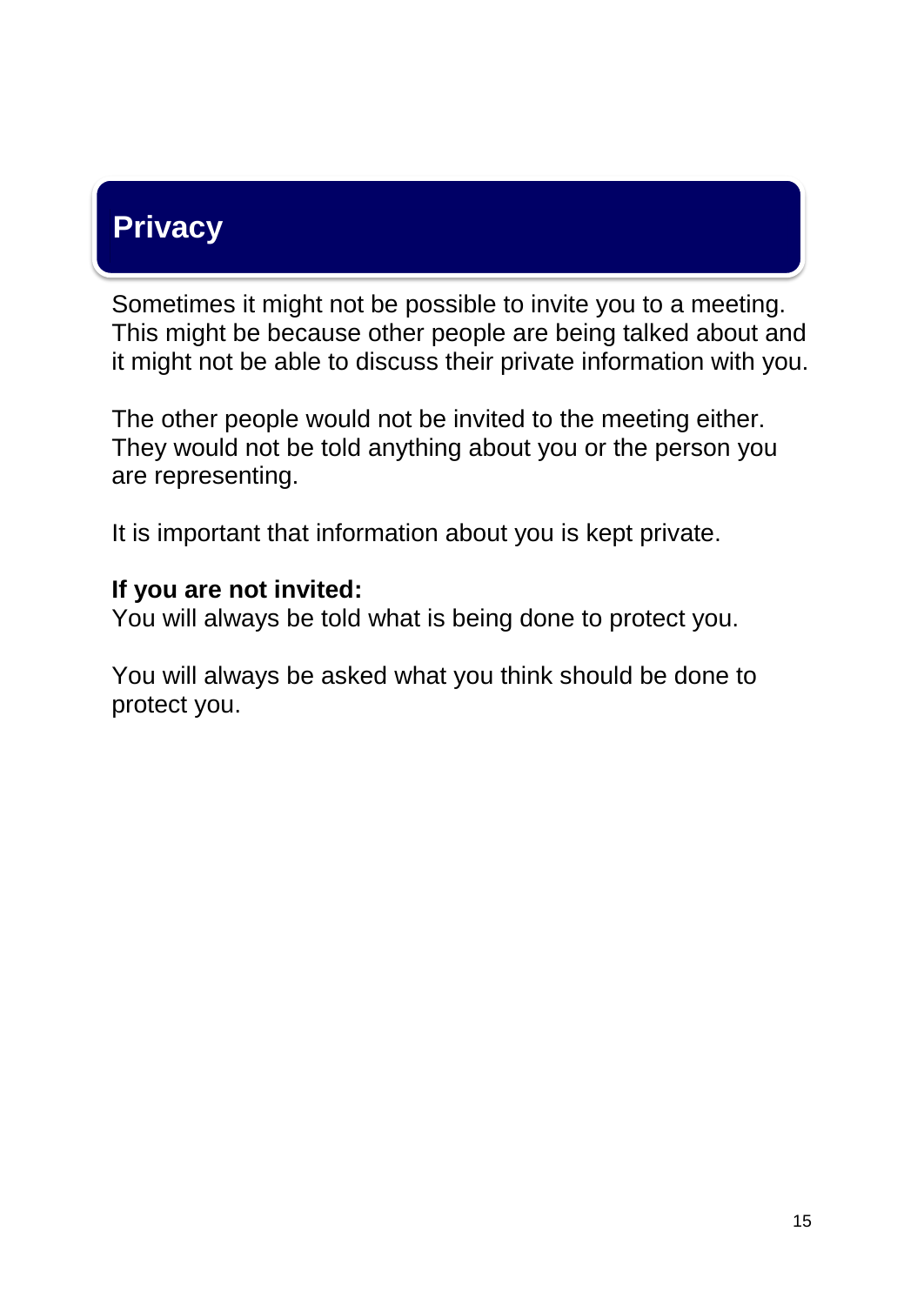### **What to do if you are not happy with what has happened**

If you are unhappy about the safeguarding adults enquiry Adult Social Care would like to know why.

You can speak to anyone who has been involved in the safeguarding adults enquiry, like the independent chairperson.

If you do not want to do this, you can use the complaints procedures. You can contact the Complaints and Customer Relations Team by:

#### **Post**

Complaints and Customer Relations Team Room 422 Civic Centre Newcastle upon Tyne NE1 8QH

#### **Telephone**

0191 2777427

#### **Email**

[adultservices.customer@newcastle.gov.uk](mailto:adultservices.customer@newcastle.gov.uk)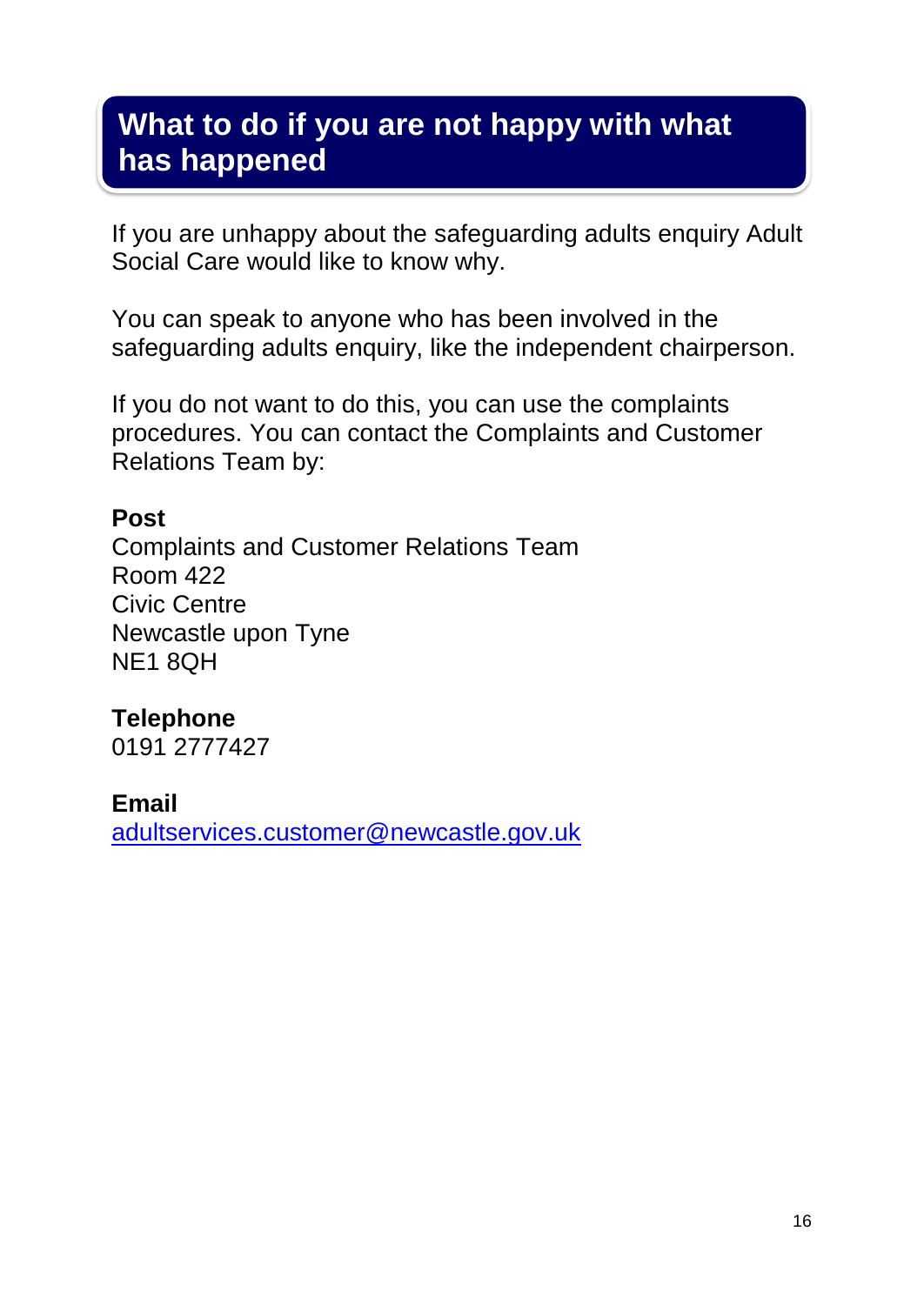# **Information for you**

Your **point of contact** is:

………………………………………………………

They will keep you informed about anything that is happening in the safeguarding adults enquiry.

You can contact them if you have any questions about safeguarding adults. You can contact them:

| You can contact them at these times:        |
|---------------------------------------------|
| A safaquarding adults meeting will be held: |

| <b>A saleguarung addits moding will be note.</b> |  |  |
|--------------------------------------------------|--|--|
| <b>Date</b>                                      |  |  |
| Time                                             |  |  |
| <b>Venue</b>                                     |  |  |
|                                                  |  |  |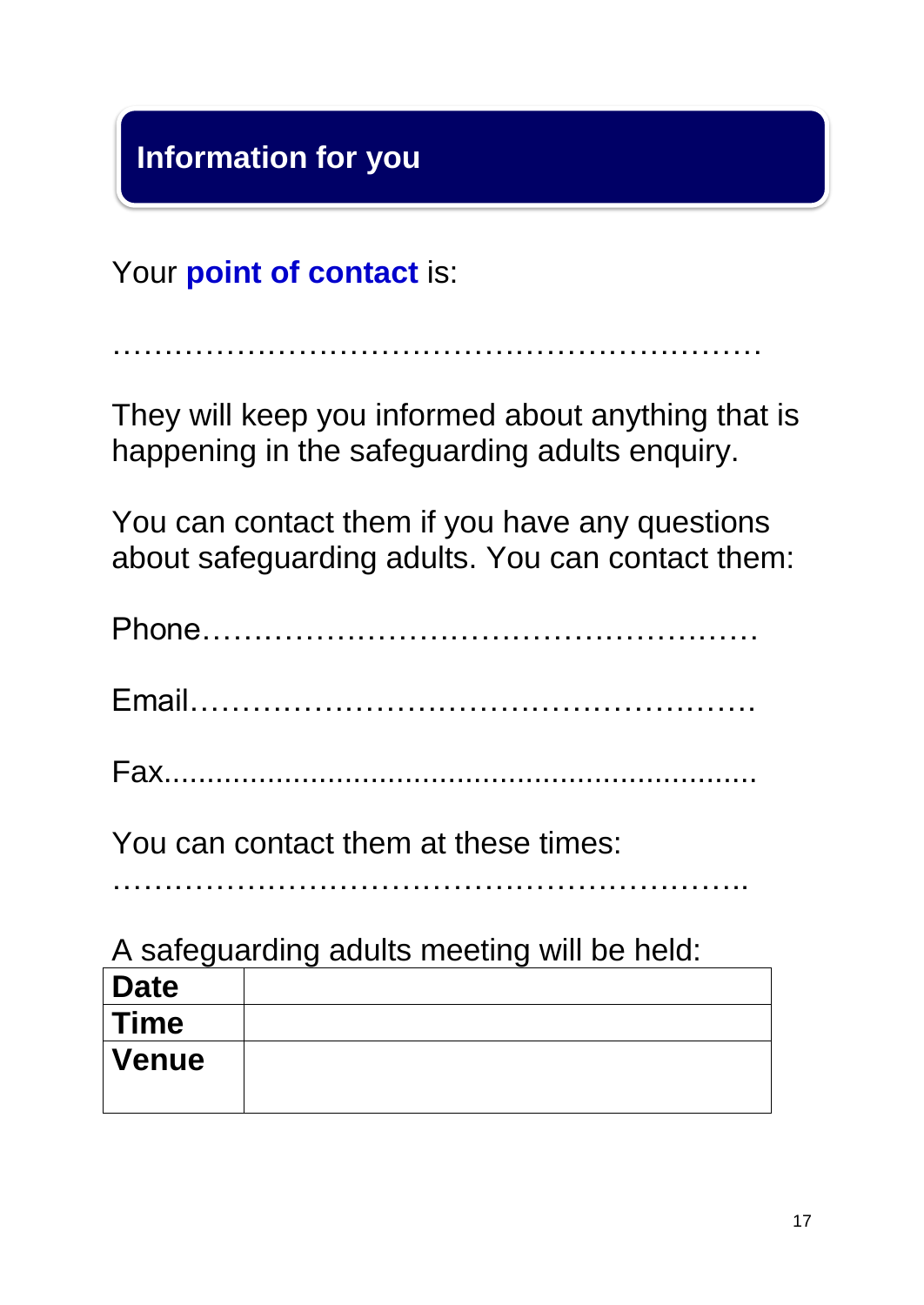The other people at the meeting will be:

…………………………………………………… ……………………………………………………………………………………… ………………………………………………………………………………………… …………………………………………………… ……………………………………………………

There might be more safeguarding adults meetings. You can write them down here:

| <b>Date</b> |  |
|-------------|--|
| $\mid$ Time |  |
| Venue       |  |

……………………………………………………

| Date  |  |
|-------|--|
| Time  |  |
| Venue |  |
|       |  |